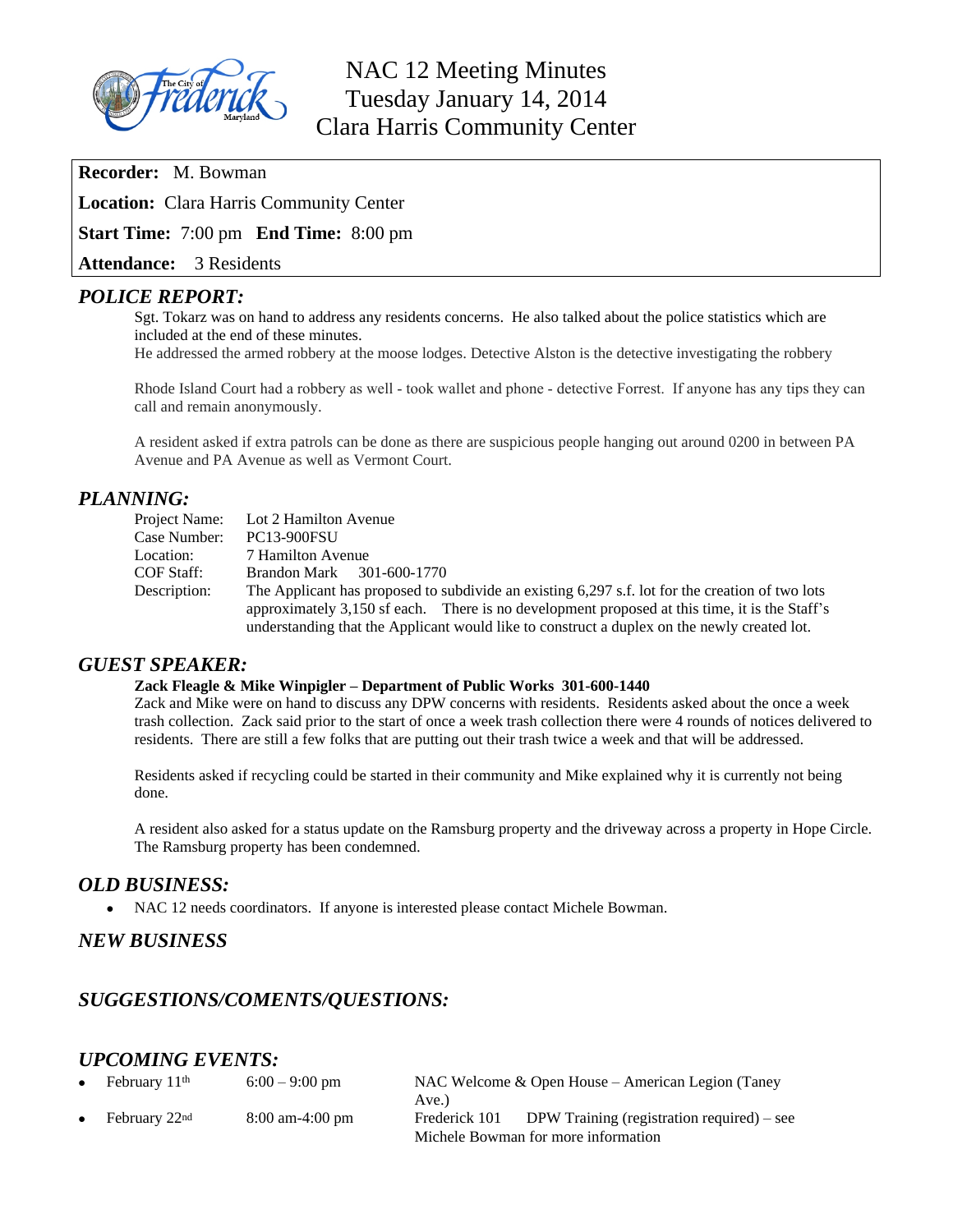# *CONTACT INFORMATION:*

Frederick Police Department Sgt. Tom Tokarz 301-600-1240 ttokarz@frederickmdpolice.org Frederick Police Department Cpl. Rebecca Carrado 301-600-6236<br>Code Enforcement Dave Violette. 301-600-3832

#### **NAC 12 MEETINGS – 7:00 pm Clara Harris Community center**

#### **2014**

March 11<sup>th</sup> May 13<sup>th</sup> July 8th September 9<sup>th</sup> November 11<sup>th</sup>

#### 301-600-2091 [mbowman@frederickmdpolice.org](mailto:mbowman@frederickmdpolice.org)

dviolette@cityoffrederick.com

#### **FREDERICK POLICE DEPARTMENT**

**Emergency:** 911 **Non-Emergency:** 301-600-2100 **Anonymous Crime Tips** 301-600 TIPS (8477) – phone 240-674-TIPS (8477) - text [fpdcrimetip@frederickmdpolice.org](mailto:fpdcrimetip@frederickmdpolice.org) **Drug Tip Line** 301-600-2246 fpddrugtip@frederickmdpolice.org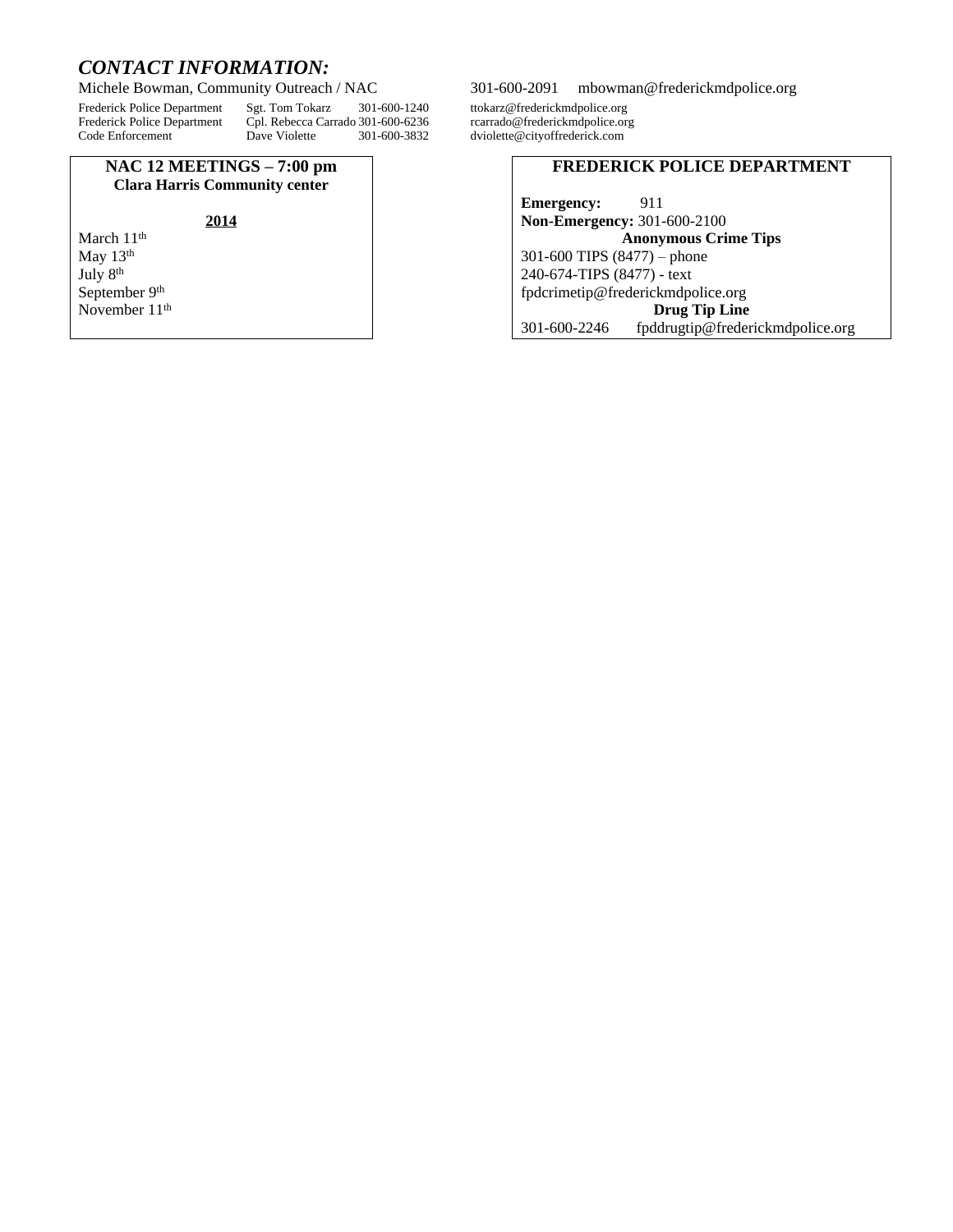| <b>CALL TYPE</b>                                 |              | Jan                                  | Feb                                  | Mar                                  | Apr                                  | <b>May</b>                               | June                                         | <b>July</b>                        | Aug                                | <b>Sept</b>                          | Oct                                  | <b>Nov</b>                         | <b>Dec</b>                           |
|--------------------------------------------------|--------------|--------------------------------------|--------------------------------------|--------------------------------------|--------------------------------------|------------------------------------------|----------------------------------------------|------------------------------------|------------------------------------|--------------------------------------|--------------------------------------|------------------------------------|--------------------------------------|
| <b>Calls For Service</b>                         | 2011         | 378                                  | 342                                  | 471                                  | 501                                  | 333                                      | 363                                          | 395                                | 382                                | 514                                  | 401                                  | 396                                | 303                                  |
|                                                  | 2012<br>2013 | 337<br>400                           | 363<br>345                           | 477<br>429                           | 440<br>442                           | 479<br>471                               | 402<br>408                                   | 445<br>491                         | 523<br>494                         | 414<br>498                           | 380<br>425                           | 412<br>486                         | 328<br>425                           |
| Patrol Checks (proactive)                        | 2011         | 90                                   | 79                                   | 147                                  | 160                                  | 98                                       | 96                                           | 49                                 | $\overline{57}$                    | 66                                   | 69                                   | 59                                 | $\overline{10}$                      |
|                                                  | 2012         | 81                                   | 40                                   | 72                                   | 99                                   | 125                                      | 71                                           | 63                                 | 108                                | 58                                   | 53                                   | 86                                 | 35                                   |
|                                                  | 2013         | 79                                   | 67<br>$\overline{59}$                | 124                                  | 101                                  | 129                                      | 89<br>$\overline{17}$                        | 87                                 | 108                                | 86<br>$\overline{90}$                | 86<br>94                             | 131                                | 71                                   |
| Traffic Stops (proactive)                        | 2011<br>2012 | 96<br>61                             | 100                                  | 68<br>94                             | 60<br>73                             | 37<br>68                                 | 53                                           | 63<br>49                           | 56<br>82                           | 40                                   | 52                                   | 78<br>69                           | 64<br>88                             |
|                                                  | 2013         | 85                                   | 88                                   | 70                                   | 63                                   | 42                                       | 45                                           | 65                                 | 64                                 | 56                                   | 58                                   | 67                                 | 82                                   |
| <b>Calls For Service Minus Proactive</b>         | 2011         | 192                                  | 204                                  | 256                                  | 281                                  | 198                                      | 250                                          | 283                                | 269                                | 358                                  | 238                                  | 259                                | 199                                  |
| (above)                                          | 2012<br>2013 | 195<br>236                           | 223<br>190                           | 311<br>235                           | 268<br>278                           | 286<br>300                               | 278<br>274                                   | 333<br>339                         | 333<br>322                         | 316<br>356                           | 275<br>281                           | 257<br>288                         | 205<br>272                           |
| <b>Alarms</b>                                    | 2011         | $\mathbf{1}$                         | 3                                    | 9                                    | $\overline{2}$                       | $\overline{\mathbf{3}}$                  | $\mathbf{0}$                                 | $\overline{3}$                     | $\overline{2}$                     | $\overline{2}$                       | $\mathbf{1}$                         | $\overline{2}$                     | 1                                    |
|                                                  | 2012         | 13                                   | 31                                   | 14                                   | 26                                   | 29                                       | 20                                           | 33                                 | 13                                 | 19                                   | 38                                   | 38                                 | 31                                   |
| <b>Average Calls Per Day</b>                     | 2013<br>2011 | 21<br>6                              | 18<br>7                              | 20<br>$\overline{\mathbf{8}}$        | 18<br>9                              | 26<br>$\overline{7}$                     | 33<br>$\overline{\mathbf{8}}$                | 22<br>9                            | 23<br>$\overline{9}$               | 24<br>$\overline{12}$                | 20<br>8                              | 16<br>$\overline{9}$               | 22<br>$\overline{7}$                 |
|                                                  | 2012         | 6                                    | 6                                    | 10                                   | 8                                    | 9                                        | 9                                            | 10                                 | 11                                 | 10                                   | 8                                    | $\overline{7}$                     | 6                                    |
|                                                  | 2013         | 7                                    | 6                                    | 7                                    | 9                                    | 9                                        | 8                                            | 11                                 | 10                                 | 11                                   | 9                                    | $\boldsymbol{9}$                   | 8                                    |
| 911                                              | 2011<br>2012 | 22<br>18                             | 28<br>22                             | 30<br>35                             | 31<br>30                             | $\overline{26}$<br>28                    | 37<br>35                                     | 30<br>17                           | 41<br>45                           | 40<br>31                             | 34<br>27                             | 40<br>24                           | $\overline{23}$<br>$23\,$            |
|                                                  | 2013         | 29                                   | 21                                   | 33                                   | 36                                   | 33                                       | 34                                           | 37                                 | 43                                 | 50                                   | 20                                   | 30                                 | 32                                   |
| Accident, Personal Injury                        | 2011         | $\mathbf{1}$                         | $\overline{2}$                       | $\overline{0}$                       | $\overline{3}$                       | $\overline{0}$                           | $\mathbf{1}$                                 | 1                                  | $\overline{0}$                     |                                      | $\overline{\mathbf{3}}$              | $\mathbf{1}$                       | $\mathbf{1}$                         |
|                                                  | 2012<br>2013 | 1<br>$\overline{4}$                  | $\mathbf{1}$<br>$\mathbf{1}$         | $\mathbf{1}$<br>$\mathbf{1}$         | $\boldsymbol{2}$<br>$\boldsymbol{0}$ | $\sqrt{2}$<br>$\overline{4}$             | $\sqrt{2}$<br>$\boldsymbol{0}$               | 1<br>$\overline{0}$                | $\sqrt{2}$<br>$\mathbf{1}$         | $\boldsymbol{0}$<br>$\mathbf{1}$     | $\boldsymbol{0}$<br>2                | 6<br>1                             | $\mathbf{1}$<br>$\boldsymbol{0}$     |
| Accident, Property Damage                        | 2011         | $\overline{4}$                       | 6                                    | 6                                    | $\overline{4}$                       | 10                                       | 6                                            | $\overline{5}$                     | 6                                  | $\overline{4}$                       | $\overline{5}$                       | $\overline{2}$                     | $\overline{\bf 8}$                   |
|                                                  | 2012         | $\tau$                               | 6                                    | 5                                    | $\overline{4}$                       | 5                                        | 8                                            | $\tau$                             | 8                                  | 5                                    | 6                                    | 6                                  | 5                                    |
|                                                  | 2013<br>2011 | 7<br>$\overline{9}$                  | 7<br>$\overline{9}$                  | $\,$ 8 $\,$<br>$\overline{11}$       | 6<br>$\overline{7}$                  | 5<br>$\overline{13}$                     | 1<br>$\overline{11}$                         | 11<br>10                           | 10<br>$\overline{10}$              | 9<br>$\overline{10}$                 | 7<br>$\overline{15}$                 | 6<br>$\overline{4}$                | 8<br>$\overline{14}$                 |
| Accident, Vehicle                                | 2012         | 18                                   | 15                                   | 13                                   | 13                                   | 14                                       | 16                                           | 20                                 | 27                                 | 14                                   | 12                                   | 17                                 | $10\,$                               |
|                                                  | 2013         | 17                                   | 19                                   | 17                                   | 13                                   | 16                                       | 20                                           | 16                                 | 22                                 | 25                                   | 11                                   | 16                                 | 13                                   |
| <b>Alcohol Complaint</b>                         | 2011         | $\overline{0}$                       | $\overline{0}$                       | $\overline{1}$                       | $\overline{0}$                       | $\overline{0}$                           | $\mathbf{1}$                                 | $\overline{0}$                     | $\overline{0}$                     | $\overline{0}$                       | $\overline{0}$                       | $\overline{0}$                     | $\overline{0}$                       |
|                                                  | 2012<br>2013 | $\boldsymbol{0}$<br>$\boldsymbol{0}$ | $\boldsymbol{0}$<br>$\boldsymbol{0}$ | $\boldsymbol{0}$<br>$\boldsymbol{0}$ | $\boldsymbol{0}$<br>$\boldsymbol{0}$ | $\boldsymbol{0}$<br>$\boldsymbol{0}$     | $\boldsymbol{0}$<br>$\boldsymbol{0}$         | 1<br>$\boldsymbol{0}$              | $\mathbf{0}$<br>$\boldsymbol{0}$   | $\boldsymbol{0}$<br>$\sqrt{2}$       | $\mathbf{0}$<br>$\boldsymbol{0}$     | $\mathbf{1}$<br>$\boldsymbol{0}$   | $\boldsymbol{0}$<br>$\mathbf{1}$     |
| Assault                                          | 2011         | $\mathbf{1}$                         | $\boldsymbol{0}$                     | $\mathbf{1}$                         | $\overline{2}$                       | $\overline{0}$                           | $\overline{2}$                               | $\overline{4}$                     | $\mathbf{0}$                       | $\overline{2}$                       | $\overline{2}$                       | $\mathbf{1}$                       | $\overline{3}$                       |
|                                                  | 2012         | $\mathbf{1}$<br>$\mathbf{2}$         | $\boldsymbol{0}$                     | $\overline{c}$                       | $\overline{4}$<br>1                  | $\boldsymbol{2}$<br>3                    | $\overline{c}$                               | 3<br>5                             | 1<br>$\overline{c}$                | $\mathbf{2}$                         | $\boldsymbol{0}$                     | $\mathbf{1}$<br>$\boldsymbol{0}$   | $\boldsymbol{0}$                     |
| Attempt to Locate                                | 2013<br>2011 | $\overline{0}$                       | $\boldsymbol{0}$<br>$\boldsymbol{0}$ | $\mathbf{1}$<br>$\mathbf{1}$         | $\boldsymbol{0}$                     | $\boldsymbol{0}$                         | $\mathbf{1}$<br>$\boldsymbol{0}$             | $\overline{0}$                     | $\boldsymbol{0}$                   | $\boldsymbol{0}$<br>$\boldsymbol{0}$ | $\overline{c}$<br>$\boldsymbol{0}$   | $\boldsymbol{0}$                   | $\boldsymbol{0}$<br>$\boldsymbol{0}$ |
|                                                  | 2012         | $\overline{0}$                       | $\mathbf{1}$                         | $\boldsymbol{0}$                     | $\overline{0}$                       | $\boldsymbol{0}$                         | $\mathbf{1}$                                 | $\overline{0}$                     | $\mathbf{1}$                       | $\boldsymbol{0}$                     | $\boldsymbol{0}$                     | $\boldsymbol{0}$                   | $\mathbf{1}$                         |
|                                                  | 2013         | $\boldsymbol{0}$                     | $\mathbf{0}$                         | $\boldsymbol{0}$                     | 1                                    | $\mathbf{1}$                             | $\boldsymbol{0}$                             | 0                                  | $\mathbf{0}$                       | $\mathbf{1}$                         | 1                                    | $\boldsymbol{0}$                   | $\boldsymbol{0}$                     |
| <b>Burglary</b> , Commercial                     | 2011<br>2012 | $\overline{0}$<br>$\mathbf{1}$       | $\mathbf{0}$<br>$\boldsymbol{0}$     | $\mathbf{1}$<br>$\boldsymbol{0}$     | $\mathbf{1}$<br>$\boldsymbol{0}$     | $\overline{2}$<br>$\boldsymbol{0}$       | $\overline{0}$<br>$\mathbf{0}$               | $\boldsymbol{0}$<br>3              | $\mathbf{0}$<br>$\boldsymbol{0}$   | $\mathbf{1}$<br>$\mathbf{0}$         | $\mathbf{1}$<br>$\mathbf{1}$         | $\overline{0}$<br>$\mathbf{1}$     | $\mathbf{1}$<br>$\,1$                |
|                                                  | 2013         | $\sqrt{2}$                           | $\boldsymbol{0}$                     | 1                                    | $\boldsymbol{0}$                     | $\boldsymbol{0}$                         | $\boldsymbol{0}$                             | $\boldsymbol{0}$                   | 1                                  | $\sqrt{2}$                           | $\boldsymbol{0}$                     | $\boldsymbol{0}$                   | $\boldsymbol{0}$                     |
| Burglary, In Progress                            | 2011         | $\overline{0}$                       | $\overline{0}$                       | $\mathbf{0}$                         | $\overline{0}$                       | $\overline{0}$                           | $\overline{0}$                               | $\overline{0}$                     | $\overline{0}$                     | $\overline{0}$                       | $\overline{0}$                       | $\overline{0}$                     | $\overline{0}$                       |
|                                                  | 2012<br>2013 | $\boldsymbol{0}$<br>$\boldsymbol{0}$ | $\mathbf{0}$<br>$\boldsymbol{0}$     | $\boldsymbol{0}$<br>$\boldsymbol{0}$ | $\boldsymbol{0}$<br>$\boldsymbol{0}$ | $\boldsymbol{0}$<br>$\boldsymbol{0}$     | $\mathbf{0}$<br>$\boldsymbol{0}$             | $\boldsymbol{0}$<br>0              | $\mathbf{0}$<br>$\boldsymbol{0}$   | $\mathbf{1}$<br>1                    | $\boldsymbol{0}$<br>$\boldsymbol{0}$ | $\mathbf{0}$<br>1                  | $\boldsymbol{0}$<br>$\boldsymbol{0}$ |
| Burglary, Residential                            | 2011         | 1                                    | $\overline{2}$                       | $\overline{0}$                       | $\overline{2}$                       | $\overline{0}$                           | $\mathbf{1}$                                 | $\boldsymbol{0}$                   | $\mathbf{1}$                       | $\mathbf{1}$                         | $\overline{3}$                       | $\mathbf{1}$                       | $\mathbf{1}$                         |
|                                                  | 2012         | $\boldsymbol{0}$                     | $\overline{0}$                       | $\boldsymbol{0}$                     | $\boldsymbol{0}$                     | 1                                        | $\sqrt{2}$                                   | 0                                  | $\mathbf{0}$                       | $\boldsymbol{0}$                     | $\boldsymbol{0}$                     | $\mathbf{0}$                       | $\mathbf{1}$                         |
|                                                  | 2013<br>2011 | $\boldsymbol{0}$<br>6                | $\boldsymbol{0}$<br>$\boldsymbol{0}$ | $\boldsymbol{0}$<br>6                | $\overline{4}$<br>$\overline{4}$     | $\mathbf{1}$<br>$\overline{\mathcal{L}}$ | $\boldsymbol{0}$<br>$\overline{4}$           | 0<br>3                             | $\boldsymbol{0}$<br>$\overline{4}$ | $\boldsymbol{0}$<br>3                | $\boldsymbol{0}$<br>$\overline{4}$   | $\mathbf{0}$<br>$\sqrt{2}$         | $\boldsymbol{0}$<br>$\,1$            |
| Destruction of Property                          | 2012         | $\mathbf{0}$                         | $\mathbf{0}$                         | $\overline{c}$                       | $\overline{c}$                       | $\sqrt{5}$                               | 1                                            | $\overline{c}$                     | $\overline{4}$                     | $\mathbf{1}$                         | 3                                    | $\overline{2}$                     | $\sqrt{2}$                           |
|                                                  | 2013         | 1                                    | 1                                    | $\overline{4}$                       | $\boldsymbol{0}$                     | $\boldsymbol{0}$                         | 3                                            | 10                                 | 6                                  | $\boldsymbol{0}$                     | 2                                    | $\mathbf{1}$                       | $\sqrt{2}$                           |
| Discharging Firearm                              | 2011<br>2012 | $\overline{0}$<br>$\boldsymbol{0}$   | $\overline{0}$<br>$\boldsymbol{0}$   | $\mathbf{0}$<br>$\boldsymbol{0}$     | $\boldsymbol{0}$                     | $\boldsymbol{0}$                         | $\mathbf{0}$<br>$\boldsymbol{0}$             | $\overline{0}$<br>$\mathbf{1}$     | $\boldsymbol{0}$                   | $\mathbf{1}$                         | $\mathbf{0}$<br>$\boldsymbol{0}$     | $\mathbf{0}$<br>$\sqrt{2}$         | $\boldsymbol{0}$                     |
|                                                  | 2013         | $\boldsymbol{0}$                     | $\boldsymbol{0}$                     | $\overline{2}$                       | 1                                    | $\boldsymbol{0}$                         | $\boldsymbol{0}$                             | 1                                  | $\overline{c}$                     | $\mathbf{0}$                         | $\boldsymbol{0}$                     | $\boldsymbol{0}$                   | $\mathbf{1}$                         |
| Disorderly Conduct/Disturbance/                  | 2011         | $\overline{0}$                       | $\mathbf{1}$                         | $\overline{0}$                       | $\overline{0}$                       | $\overline{0}$                           | $\overline{c}$                               | $\overline{\mathbf{3}}$            | $\overline{c}$                     | $\overline{3}$                       | $\overline{0}$                       | $\overline{\mathbf{3}}$            | $\overline{c}$                       |
| Fights                                           | 2012<br>2013 | $\boldsymbol{0}$<br>1                | $\boldsymbol{0}$<br>$\boldsymbol{0}$ | 3<br>$\boldsymbol{0}$                | $\boldsymbol{0}$<br>1                | $\mathbf{2}$<br>$\mathbf{1}$             | $\boldsymbol{0}$<br>$\overline{\mathcal{L}}$ | $\boldsymbol{0}$<br>$\overline{c}$ | $\mathbf{1}$<br>4                  | $\overline{c}$<br>1                  | 2<br>1                               | $\boldsymbol{0}$<br>$\mathbf{1}$   | $\boldsymbol{0}$<br>$\mathbf{1}$     |
| Domestic Assault/Dispute                         | 2011         | $\overline{0}$                       | $\mathbf{1}$                         | $\overline{1}$                       | $\mathbf{1}$                         | $\overline{0}$                           | $\mathbf{1}$                                 | $\overline{2}$                     | $\overline{0}$                     | $\mathbf{1}$                         | $\overline{0}$                       | $\overline{0}$                     | $\overline{0}$                       |
|                                                  | 2012         | 1                                    | 2                                    | $\boldsymbol{0}$                     | $\boldsymbol{0}$                     | $\boldsymbol{0}$                         | $\boldsymbol{0}$                             | $\sqrt{2}$                         | 1                                  | $\boldsymbol{0}$                     | $\boldsymbol{0}$                     | 1                                  | $\boldsymbol{0}$                     |
|                                                  | 2013<br>2011 | $\mathbf{1}$<br>$\boldsymbol{0}$     | $\boldsymbol{0}$<br>$\overline{0}$   | $\boldsymbol{0}$<br>$\mathbf{1}$     | 1<br>$\mathbf{0}$                    | $\mathbf{1}$<br>$\mathbf{0}$             | $\boldsymbol{0}$<br>$\overline{0}$           | $\overline{c}$<br>$\boldsymbol{0}$ | $\boldsymbol{0}$<br>$\overline{0}$ | $\mathbf{1}$<br>$\mathbf{1}$         | $\boldsymbol{0}$<br>$\boldsymbol{0}$ | $\boldsymbol{0}$<br>$\overline{0}$ | $\boldsymbol{0}$<br>$\boldsymbol{0}$ |
| Drug Complaint                                   | 2012         | $\boldsymbol{0}$                     | $\overline{0}$                       | 1                                    | 1                                    | $\boldsymbol{0}$                         | $\boldsymbol{0}$                             | $\mathbf{0}$                       | $\mathbf{0}$                       | $\overline{0}$                       | 1                                    | 1                                  | $\boldsymbol{0}$                     |
|                                                  | 2013         | $\mathbf{1}$                         | $\boldsymbol{0}$                     | $\boldsymbol{0}$                     | $\mathbf{1}$                         | $\boldsymbol{0}$                         | $\sqrt{2}$                                   | $\mathbf{0}$                       | $\boldsymbol{0}$                   | $\boldsymbol{0}$                     | $\boldsymbol{0}$                     | $\boldsymbol{0}$                   | $\mathbf{1}$                         |
| Fraud                                            | 2011<br>2012 | $\boldsymbol{0}$<br>$\boldsymbol{0}$ | $\boldsymbol{0}$<br>$\mathbf{1}$     | $\boldsymbol{0}$<br>$\boldsymbol{0}$ | $\boldsymbol{0}$<br>$\overline{c}$   | $\boldsymbol{0}$<br>$\boldsymbol{0}$     | $\mathbf{1}$<br>$\boldsymbol{0}$             | $\boldsymbol{0}$<br>$\mathbf{0}$   | 3<br>$\mathbf{1}$                  | $\overline{2}$<br>$\mathbf{1}$       | $\boldsymbol{0}$<br>$\boldsymbol{0}$ | $\boldsymbol{0}$<br>$\mathbf{1}$   | $\overline{2}$<br>$\boldsymbol{0}$   |
|                                                  | 2013         | $\overline{4}$                       | $\boldsymbol{0}$                     | $\mathbf{1}$                         | $\boldsymbol{0}$                     | $\boldsymbol{0}$                         | $\sqrt{2}$                                   | 1                                  | $\boldsymbol{0}$                   | $\boldsymbol{0}$                     | $\boldsymbol{0}$                     | $\overline{c}$                     | $\boldsymbol{0}$                     |
| Graffiti                                         | 2011         | $\overline{0}$                       | $\overline{0}$                       | $\overline{2}$                       | $\mathbf{1}$                         | $\overline{0}$                           | $\overline{0}$                               | $\overline{0}$                     | $\overline{\mathbf{3}}$            | $\overline{0}$                       | $\overline{2}$                       | $\overline{0}$                     | $\overline{0}$                       |
|                                                  | 2012<br>2013 | $\boldsymbol{0}$<br>$\boldsymbol{0}$ | $\boldsymbol{0}$<br>$\boldsymbol{0}$ | $\overline{c}$<br>$\boldsymbol{0}$   | 3<br>$\mathbf{2}$                    | $\mathbf{1}$<br>$\boldsymbol{0}$         | $\boldsymbol{0}$<br>$\mathbf{1}$             | $\mathbf{0}$<br>$\boldsymbol{0}$   | $\mathbf{1}$<br>$\mathbf{1}$       | $\boldsymbol{0}$<br>$\boldsymbol{0}$ | $\mathbf{0}$<br>$\boldsymbol{0}$     | $\mathbf{1}$<br>$\boldsymbol{0}$   | $\boldsymbol{0}$<br>$\boldsymbol{0}$ |
| Harassment                                       | 2011         | $\overline{0}$                       | $\overline{0}$                       | $\overline{0}$                       | $\overline{0}$                       | $\overline{0}$                           | $\overline{0}$                               | $\overline{0}$                     | $\overline{0}$                     | $\mathbf{1}$                         | $\overline{0}$                       | $\overline{0}$                     | $\overline{0}$                       |
|                                                  | 2012         | $\boldsymbol{0}$                     | $\mathbf{1}$                         | $\boldsymbol{0}$                     | $\boldsymbol{0}$                     | $\mathbf{0}$                             | $\mathbf{0}$                                 | 1                                  | $\mathbf{1}$                       | $\boldsymbol{0}$                     | $\boldsymbol{0}$                     | $\boldsymbol{0}$                   | $\boldsymbol{0}$                     |
|                                                  | 2013<br>2011 | $\mathbf{1}$<br>$\overline{2}$       | $\boldsymbol{0}$<br>$\overline{5}$   | 1<br>$\overline{2}$                  | $\boldsymbol{0}$<br>$\mathbf{1}$     | $\boldsymbol{0}$<br>$\overline{4}$       | $\boldsymbol{0}$<br>$\overline{4}$           | $\mathbf{1}$                       | $\boldsymbol{0}$<br>$\overline{4}$ | $\boldsymbol{0}$<br>$\overline{5}$   | $\boldsymbol{0}$<br>$\overline{2}$   | $\boldsymbol{0}$<br>$\overline{3}$ | $\mathbf{1}$<br>$\sqrt{5}$           |
| Hit and Run, Personal Injury<br>/Property Damage | 2012         | 5                                    | 3                                    | $\mathbf{1}$                         | 1                                    | $\boldsymbol{0}$                         | $\mathbf{1}$                                 | 4                                  | $\overline{4}$                     | 5                                    | 3                                    | $\sqrt{2}$                         | 3                                    |
|                                                  | 2013         | $\mathbf{1}$                         | 3                                    | 3                                    | 2                                    | 2                                        | $\boldsymbol{0}$                             | $\boldsymbol{0}$                   | 5                                  | 5                                    | $\overline{c}$                       | 2                                  | $\mathbf{1}$                         |
| <b>Juvenile Complaints</b>                       | 2011<br>2012 | 1<br>1                               | $\overline{4}$<br>$\overline{4}$     | $\overline{4}$<br>3                  | $\overline{7}$<br>8                  | $\overline{4}$<br>5                      | 5                                            | 6<br>5                             | 3                                  | $\overline{5}$<br>$\tau$             | $\boldsymbol{0}$<br>$\overline{c}$   | $\overline{5}$                     | $\,1$<br>$\mathbf{1}$                |
|                                                  | 2013         | $\overline{4}$                       | 1                                    | $\mathfrak{Z}$                       | $\overline{4}$                       | $\mathbf{1}$                             | $\overline{4}$                               | 5                                  | $\overline{4}$                     | 6                                    | 9                                    | $\mathbf{1}$<br>3                  | 3                                    |
| Misc. Calls (funeral escorts, noise,             | 2011         | 26                                   | $\overline{31}$                      | $\overline{35}$                      | $\overline{31}$                      | $\overline{25}$                          | $\overline{25}$                              | $\overline{35}$                    | $\overline{26}$                    | 40                                   | $\overline{28}$                      | $\overline{36}$                    | $\overline{22}$                      |
| open doors, animal, etc.)                        | 2012<br>2013 | 16<br>15                             | 20<br>15                             | 27<br>16                             | 18<br>25                             | 27<br>26                                 | 16<br>18                                     | 17<br>30                           | 24<br>26                           | 28<br>23                             | 19<br>24                             | 18<br>20                           | 12<br>19                             |
| Noise Complaint                                  | 2011         | $\overline{0}$                       | $\overline{0}$                       | $\overline{0}$                       | $\boldsymbol{0}$                     | $\overline{0}$                           | $\overline{0}$                               | $\overline{0}$                     | $\overline{0}$                     | $\overline{0}$                       | $\boldsymbol{0}$                     | $\overline{0}$                     | $\overline{0}$                       |
|                                                  | 2012         | $\mathbf{0}$                         | $\overline{0}$                       | $\boldsymbol{0}$                     | $\mathbf{0}$                         | $\mathbf{0}$                             | $\mathbf{0}$                                 | $\mathbf{0}$                       | $\overline{0}$                     | $\boldsymbol{0}$                     | $\mathbf{0}$                         | $\mathbf{0}$                       | $\boldsymbol{0}$                     |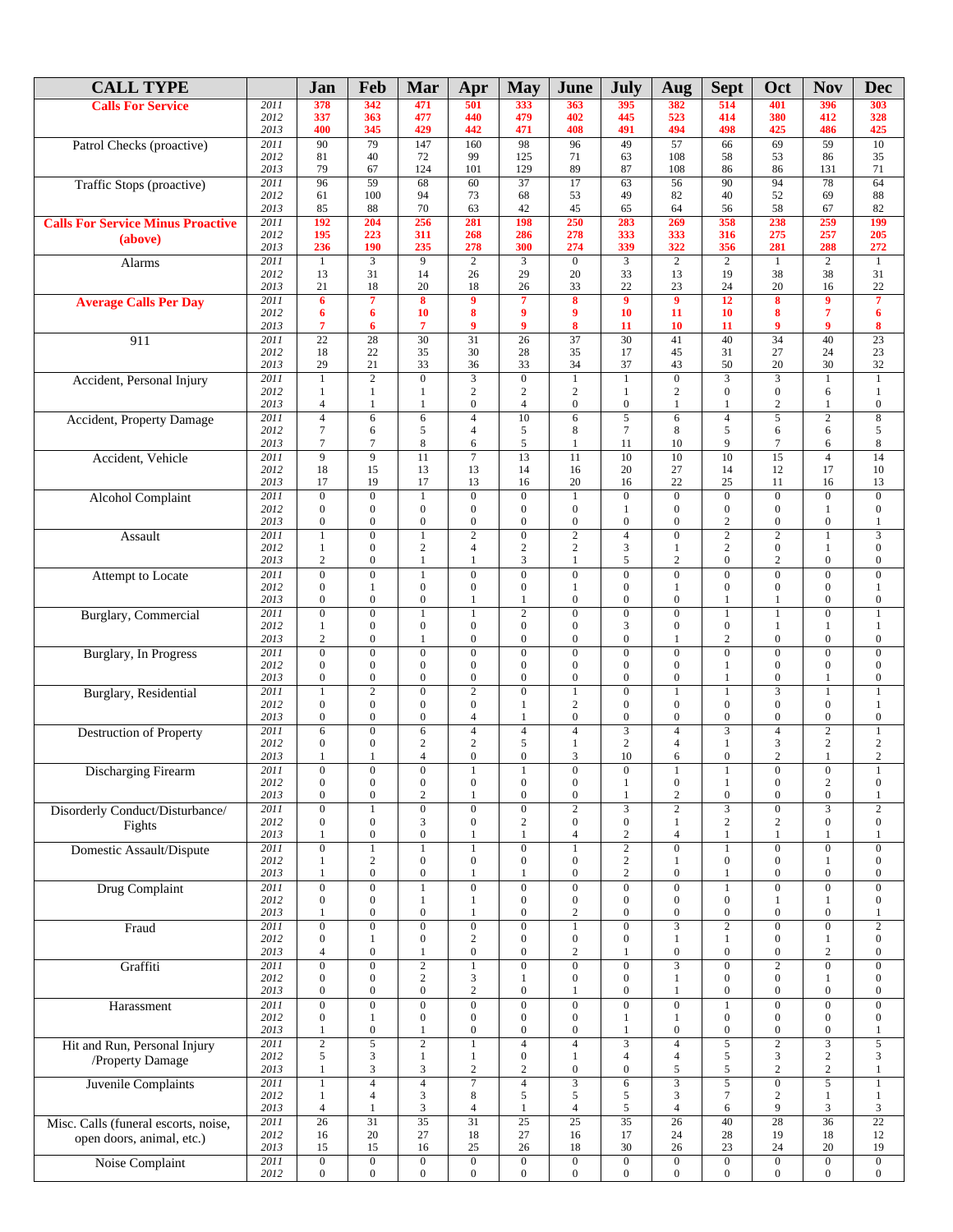|                                | $\overline{2013}$ | $\Omega$       | $\Omega$       | $\Omega$       | $\Omega$       | $\mathbf{0}$   | $\Omega$       | $\Omega$     | $\Omega$       | $\Omega$       | $\Omega$     | $\mathbf{0}$    | $\overline{0}$   |
|--------------------------------|-------------------|----------------|----------------|----------------|----------------|----------------|----------------|--------------|----------------|----------------|--------------|-----------------|------------------|
| Parking Complaint              | 2011              | $\Omega$       | $\mathbf{0}$   |                | $\Omega$       |                | $\mathbf{0}$   |              | $\Omega$       | $\mathbf{0}$   | $\Omega$     | $\mathbf{0}$    |                  |
|                                | 2012              | $\Omega$       | $\Omega$       | $\overline{c}$ | $\Omega$       | $\mathbf{0}$   | $\mathbf{0}$   |              | $\Omega$       |                | $\theta$     | $\Omega$        | $\mathbf{0}$     |
|                                | 2013              | $\Omega$       | $\Omega$       |                | $\theta$       | $\Omega$       | $\Omega$       |              |                | $\Omega$       | $\Omega$     | $\Omega$        |                  |
| Robbery, Armed                 | 2011              | $\Omega$       | $\Omega$       | $\Omega$       | $\Omega$       | $\overline{0}$ |                | $\Omega$     | $\Omega$       | $\Omega$       | $\Omega$     | $\Omega$        | $\Omega$         |
|                                | 2012              | $\Omega$       |                | $\Omega$       | $\Omega$       | $\mathbf{0}$   | $\mathbf{0}$   | $\Omega$     | $\Omega$       | $\overline{0}$ | $\Omega$     | $\Omega$        | $\mathbf{0}$     |
|                                | 2013              | $\Omega$       | $\Omega$       | $\theta$       | $\Omega$       | $\mathbf{0}$   | $\overline{0}$ | $\Omega$     | $\Omega$       | $\overline{0}$ | $\theta$     | $\overline{0}$  |                  |
| Robbery In Progress / Occurred | 2011              | $\Omega$       | $\Omega$       | $\Omega$       | $\Omega$       | $\overline{0}$ | $\mathbf{0}$   | $\Omega$     | $\Omega$       | $\Omega$       | $\Omega$     | $\mathbf{0}$    | $\overline{0}$   |
| Earlier                        | 2012              | $\Omega$       |                | $\mathbf{0}$   | $\Omega$       | $\mathbf{0}$   | $\mathbf{0}$   |              | $\Omega$       | $\overline{0}$ | $\theta$     | $\mathbf{0}$    |                  |
|                                | 2013              | $\Omega$       | $\overline{c}$ | $\theta$       | $\Omega$       | $\theta$       | $\theta$       |              |                | $\Omega$       | $\Omega$     |                 |                  |
| Robbery, Strong Arm            | 2011              | $\Omega$       | $\theta$       | $\Omega$       | $\Omega$       | $\overline{0}$ | $\Omega$       |              | $\Omega$       | $\Omega$       | $\Omega$     | $\Omega$        | $\Omega$         |
|                                | 2012              | $\Omega$       | $\Omega$       | $\mathbf{0}$   | $\theta$       | $\mathbf{0}$   | $\mathbf{0}$   |              | $\Omega$       |                | $\theta$     | $\mathbf{0}$    | $\mathbf{0}$     |
|                                | 2013              | $\Omega$       | $\Omega$       | $\Omega$       | $\theta$       | $\theta$       | $\theta$       | $\Omega$     | $\Omega$       | $\Omega$       | $\Omega$     | $\theta$        | $\mathbf{0}$     |
| Sex Offense/Rape               | 2011              | $\Omega$       | $\Omega$       | $\Omega$       | $\Omega$       | $\mathbf{0}$   |                | $\Omega$     |                | $\Omega$       | $\Omega$     | $\Omega$        | $\mathbf{0}$     |
|                                | 2012              | $\Omega$       | $\Omega$       | $\Omega$       | $\Omega$       | $\mathbf{0}$   | $\mathbf{0}$   |              | $\Omega$       | $\overline{0}$ |              | $\overline{2}$  | $\overline{0}$   |
|                                | 2013              | $\Omega$       | $\Omega$       | $\overline{c}$ | $\Omega$       | $\Omega$       | $\mathbf{0}$   | $\mathbf{2}$ | $\Omega$       | $\Omega$       | $\Omega$     |                 | $\mathbf{0}$     |
| Shooting                       | 2011              | $\Omega$       | $\theta$       | $\Omega$       | $\Omega$       | $\overline{0}$ |                | $\Omega$     | $\Omega$       | $\Omega$       | $\Omega$     | $\Omega$        | $\overline{0}$   |
|                                | 2012              | $\Omega$       | $\Omega$       | $\Omega$       | $\Omega$       | $\mathbf{0}$   | $\mathbf{0}$   |              | $\Omega$       | $\Omega$       | $\Omega$     | $\mathbf{0}$    | $\mathbf{0}$     |
|                                | 2013              | $\Omega$       | $\Omega$       | $\Omega$       | $\Omega$       | $\mathbf{0}$   | $\mathbf{0}$   | $\Omega$     | $\Omega$       | $\overline{0}$ | $\Omega$     | $\mathbf{0}$    | $\overline{0}$   |
| Suspicious Activity/           | 2011              | 16             | 18             | 27             | 23             | 19             | 3              | 37           | 30             | 30             | 22           | $\overline{22}$ | 19               |
| Person/Situation/Vehicle       | 2012              | 13             | 22             | 41             | 23             | 33             | 25             | 29           | 39             | 32             | 25           | 20              | 21               |
|                                | 2013              | 21             | 16             | 25             | 30             | 29             | 29             | 32           | 24             | 16             | 20           | 25              | 21               |
| Theft/Stolen/Shoplifting       | 2011              | 6              | 3              | 4              | 3              | $\overline{4}$ | 6              | 12           | 8              | 11             | 4            | 9               | $\mathbf{2}$     |
|                                | 2012              |                | $\overline{2}$ | 8              | 5              | 6              | 8              | $\mathbf{3}$ | 6              | 6              | 5            | 3               | $\overline{4}$   |
|                                | 2013              | $\overline{2}$ | 5              | 6              | $\overline{1}$ | 5              | 6              | 6            | $\overline{7}$ | 5              | $\Omega$     | 5               | 2                |
| Vehicle Theft                  | 2011              | $\Omega$       |                | $\Omega$       |                | $\mathbf{0}$   | $\mathbf{0}$   |              | $\Omega$       | $\Omega$       |              | $\mathbf{0}$    |                  |
|                                | 2012              | $\Omega$       | $\Omega$       | $\Omega$       | $\theta$       | $\mathbf{0}$   | 2              |              |                | $\Omega$       | $\Omega$     | $\mathbf{0}$    | $\mathbf{0}$     |
|                                | 2013              | $\Omega$       | $\theta$       | $\mathbf{0}$   | $\Omega$       |                | $\overline{0}$ |              |                |                | $\theta$     | $\overline{0}$  | $\boldsymbol{0}$ |
| Weapon Complaint               | 2011              | $\Omega$       | $\Omega$       |                | $\Omega$       | $\mathbf{0}$   | $\mathbf{0}$   | $\Omega$     | $\Omega$       |                |              | $\mathbf{0}$    | $\mathbf{0}$     |
|                                | 2012              | $\Omega$       | 3              | $\mathbf{0}$   | $\Omega$       | $\mathbf{0}$   | $\mathbf{0}$   |              |                | $\overline{0}$ | $\mathbf{0}$ | $\mathbf{0}$    | $\boldsymbol{0}$ |
|                                | 2013              | $\Omega$       | $\Omega$       | $\Omega$       |                | $\Omega$       | $\Omega$       |              | $\Omega$       | $\Omega$       |              | $\Omega$        | $\Omega$         |

| <b>ARRESTS</b>                        |              | Jan                              | Feb                              | Mar                              | Apr                              | <b>May</b>                     | June                             | <b>July</b>                      | Aug                              | <b>Sept</b>                      | Oct                              | <b>Nov</b>                     | <b>Dec</b>                         |
|---------------------------------------|--------------|----------------------------------|----------------------------------|----------------------------------|----------------------------------|--------------------------------|----------------------------------|----------------------------------|----------------------------------|----------------------------------|----------------------------------|--------------------------------|------------------------------------|
| Accident, PD/PI                       | 2011         | $\mathbf{0}$                     | $\mathbf{0}$                     | $\boldsymbol{0}$                 | $\Omega$                         | $\theta$                       | $\overline{0}$                   |                                  | $\mathbf{0}$                     | $\mathbf{0}$                     | $\mathbf{0}$                     | $\overline{0}$                 | 1                                  |
|                                       | 2012         | 1                                | $\boldsymbol{0}$                 | $\boldsymbol{0}$                 | $\overline{0}$                   | $\overline{0}$                 | $\mathbf 0$                      | $\mathbf{0}$                     | $\mathbf{0}$                     | $\boldsymbol{0}$                 | $\mathbf{1}$                     | $\overline{0}$                 | $\mathbf{1}$                       |
|                                       | 2013         | $\boldsymbol{0}$                 | $\mathbf{1}$                     | $\boldsymbol{0}$                 | $\boldsymbol{0}$                 | $\boldsymbol{0}$               | 1                                | $\mathbf{1}$                     | $\boldsymbol{0}$                 | $\boldsymbol{0}$                 | $\boldsymbol{0}$                 | $\boldsymbol{0}$               | $\boldsymbol{0}$                   |
| Assault                               | 2011         | $\overline{0}$                   | $\overline{0}$                   | $\overline{0}$                   | $\overline{0}$                   | $\overline{0}$                 | $\overline{0}$                   | $\mathbf{1}$                     | $\overline{0}$                   | $\overline{0}$                   | $\overline{0}$                   | $\overline{0}$                 | $\overline{0}$                     |
|                                       | 2012         | $\mathbf{0}$                     | $\mathbf{0}$                     | $\mathbf{0}$                     | 1                                | $\boldsymbol{0}$               | $\mathbf{0}$                     | $\mathbf{0}$                     | $\mathbf{0}$                     | $\boldsymbol{0}$                 | $\mathbf{0}$                     | $\mathbf{0}$                   | $\mathbf{0}$                       |
|                                       | 2013         | $\mathbf{0}$                     | $\boldsymbol{0}$                 | $\mathbf{1}$                     | $\boldsymbol{0}$                 | $\mathbf{0}$                   | $\mathbf{0}$                     | $\mathbf{0}$                     | $\boldsymbol{0}$                 | $\boldsymbol{0}$                 | $\overline{0}$                   | $\boldsymbol{0}$               | $\boldsymbol{0}$                   |
| Burglary                              | 2011         | $\mathbf{1}$                     | $\overline{0}$                   | $\overline{0}$                   | $\mathbf{1}$                     | $\overline{0}$                 | $\overline{0}$                   | $\overline{0}$                   | $\overline{0}$                   | $\overline{0}$                   | $\mathbf{1}$                     | $\overline{1}$                 | $\overline{0}$                     |
|                                       | 2012         | $\mathbf{0}$                     | $\mathbf{0}$                     | $\mathbf{0}$                     | $\overline{0}$                   | $\mathbf{0}$                   | $\mathbf{0}$                     | $\mathbf{0}$                     | $\mathbf{0}$                     | $\boldsymbol{0}$                 | $\overline{0}$                   | $\mathbf{1}$                   | $\mathbf{0}$                       |
|                                       | 2013         | $\overline{0}$                   | $\boldsymbol{0}$                 | $\mathbf{0}$                     | $\overline{0}$                   | $\boldsymbol{0}$               | $\mathbf{0}$                     | $\mathbf{0}$                     | $\mathbf{0}$                     | $\mathbf{2}$                     | $\mathbf{0}$                     | $\boldsymbol{0}$               | $\mathbf{0}$                       |
| <b>Destruction of Property</b>        | 2011         | $\overline{0}$                   | $\boldsymbol{0}$                 | $\boldsymbol{0}$                 | $\overline{0}$                   | $\overline{2}$                 | $\mathbf{0}$                     | $\overline{0}$                   | $\boldsymbol{0}$                 | $\mathbf{1}$                     | $\mathbf{0}$                     | $\boldsymbol{0}$               | $\mathbf{0}$                       |
|                                       | 2012<br>2013 | $\mathbf{0}$<br>$\overline{0}$   | $\mathbf{0}$<br>$\mathbf{0}$     | $\mathbf{0}$<br>$\mathbf{0}$     | $\overline{0}$<br>$\overline{0}$ | $\mathbf{0}$<br>$\mathbf{1}$   | $\mathbf{0}$<br>$\mathbf{0}$     | $\mathbf{0}$<br>$\overline{0}$   | $\mathbf{0}$<br>$\mathbf{0}$     | $\mathbf{0}$<br>$\overline{0}$   | $\overline{0}$<br>$\theta$       | $\mathbf{0}$<br>$\overline{0}$ | $\overline{0}$<br>$\overline{0}$   |
|                                       |              |                                  |                                  |                                  |                                  |                                |                                  |                                  |                                  |                                  |                                  |                                |                                    |
| <b>Discharging Firearm</b>            | 2011<br>2012 | $\overline{0}$<br>$\mathbf{0}$   | $\boldsymbol{0}$<br>$\mathbf{0}$ | $\boldsymbol{0}$<br>$\mathbf{0}$ | $\mathbf{1}$<br>$\overline{0}$   | $\overline{0}$<br>$\mathbf{0}$ | $\mathbf{1}$                     | $\overline{0}$<br>$\overline{0}$ | $\boldsymbol{0}$<br>$\mathbf{0}$ | $\boldsymbol{0}$<br>$\mathbf{0}$ | $\overline{0}$<br>$\overline{0}$ | $\overline{0}$<br>$\mathbf{0}$ | $\mathbf{0}$                       |
|                                       | 2013         | $\mathbf{0}$                     | $\boldsymbol{0}$                 | $\boldsymbol{0}$                 | $\mathbf{0}$                     | $\boldsymbol{0}$               | $\mathbf{0}$<br>$\boldsymbol{0}$ | $\overline{0}$                   | $\boldsymbol{0}$                 | $\boldsymbol{0}$                 | $\mathbf{0}$                     | $\mathbf{0}$                   | $\mathbf{0}$<br>$\mathbf{0}$       |
|                                       | 2011         | $\overline{0}$                   | $\mathbf{1}$                     | $\overline{0}$                   | $\overline{0}$                   | $\overline{0}$                 | $\overline{1}$                   | $\overline{\mathbf{3}}$          | $\mathbf{1}$                     | $\overline{0}$                   | $\overline{0}$                   | $\overline{2}$                 | $\overline{2}$                     |
| Disorderly                            | 2012         | $\Omega$                         | $\mathbf{0}$                     | $\overline{c}$                   | $\theta$                         | $\mathbf{0}$                   | $\mathbf{0}$                     | $\Omega$                         | $\mathbf{1}$                     | $\mathbf{2}$                     | $\overline{0}$                   | $\mathbf{0}$                   | $\mathbf{1}$                       |
| Conduct/Disturbances/Fights           | 2013         | $\mathbf{0}$                     | $\mathbf{0}$                     | $\mathbf{0}$                     | $\mathbf{0}$                     | $\mathbf{0}$                   | $\mathbf{0}$                     | $\mathbf{0}$                     | $\mathbf{1}$                     | $\mathbf{0}$                     | $\mathbf{1}$                     | $\overline{0}$                 | $\overline{0}$                     |
| Domestic Assault/Dispute              | 2011         | $\overline{0}$                   | $\mathbf{1}$                     | $\mathbf{1}$                     | $\mathbf{1}$                     | $\overline{0}$                 | $\overline{0}$                   | $\mathbf{1}$                     | $\mathbf{1}$                     | $\mathbf{1}$                     | $\overline{0}$                   | $\overline{0}$                 | $\overline{0}$                     |
|                                       | 2012         | $\mathbf{1}$                     | $\mathbf{1}$                     | $\mathbf{0}$                     | $\mathbf{0}$                     | $\mathbf{0}$                   | $\mathbf{0}$                     | $\mathbf{1}$                     | $\mathbf{1}$                     | $\mathbf{0}$                     | $\overline{0}$                   | $\mathbf{1}$                   | $\boldsymbol{0}$                   |
|                                       | 2013         | $\mathbf{1}$                     | $\mathbf{0}$                     | $\mathbf{0}$                     | $\mathbf{1}$                     | $\mathbf{0}$                   | $\mathbf{0}$                     | $\mathbf{1}$                     | $\mathbf{0}$                     | $\mathbf{0}$                     | $\theta$                         | $\overline{0}$                 | $\overline{0}$                     |
| Drug Complaint                        | 2011         | $\overline{0}$                   | $\overline{0}$                   | $\overline{1}$                   | $\overline{0}$                   | $\overline{0}$                 | $\overline{0}$                   | $\overline{0}$                   | $\overline{0}$                   | $\overline{1}$                   | $\overline{0}$                   | $\overline{0}$                 | $\overline{0}$                     |
|                                       | 2012         | $\boldsymbol{0}$                 | $\boldsymbol{0}$                 | $\mathbf{1}$                     | $\mathbf{1}$                     | $\boldsymbol{0}$               | $\mathbf{0}$                     | $\boldsymbol{0}$                 | $\boldsymbol{0}$                 | $\boldsymbol{0}$                 | $\mathbf{1}$                     | $\mathbf{1}$                   | $\mathbf{0}$                       |
|                                       | 2013         | $\overline{0}$                   | $\mathbf{0}$                     | $\mathbf{0}$                     | $\theta$                         | $\mathbf{0}$                   | 1                                | $\overline{0}$                   | $\mathbf{0}$                     | $\overline{0}$                   | $\theta$                         | $\overline{0}$                 | $\mathbf{1}$                       |
| Juvenile                              | 2011         | $\overline{0}$                   | $\overline{0}$                   | $\overline{0}$                   | $\overline{0}$                   | $\overline{0}$                 | $\overline{0}$                   | $\overline{0}$                   | $\overline{0}$                   | $\overline{0}$                   | $\overline{0}$                   | $\overline{0}$                 | $\overline{0}$                     |
|                                       | 2012         | $\boldsymbol{0}$                 | $\boldsymbol{0}$                 | $\boldsymbol{0}$                 | $\mathbf{0}$                     | $\boldsymbol{0}$               | $\mathbf{0}$                     | $\boldsymbol{0}$                 | $\boldsymbol{0}$                 | $\boldsymbol{0}$                 | $\mathbf{0}$                     | $\boldsymbol{0}$               | $\boldsymbol{0}$                   |
|                                       | 2013         | $\mathbf{0}$                     | $\mathbf{0}$                     | $\mathbf{0}$                     | $\mathbf{0}$                     | $\mathbf{0}$                   | $\mathbf{0}$                     | $\overline{0}$                   | $\mathbf{0}$                     | $\overline{0}$                   | $\theta$                         | $\overline{0}$                 | $\overline{0}$                     |
| Hit and Run, Property Damage          | 2011         | $\overline{0}$                   | $\overline{0}$                   | $\overline{0}$                   | $\overline{0}$                   | $\overline{0}$                 | $\overline{0}$                   | $\overline{0}$                   | $\overline{0}$                   | $\overline{0}$                   | $\overline{0}$                   | $\overline{0}$                 | $\overline{0}$                     |
|                                       | 2012         | $\mathbf{1}$                     | $\boldsymbol{0}$                 | $\boldsymbol{0}$                 | $\mathbf{0}$                     | $\boldsymbol{0}$               | $\mathbf{0}$                     | $\boldsymbol{0}$                 | $\boldsymbol{0}$                 | $\boldsymbol{0}$                 | $\overline{0}$                   | $\boldsymbol{0}$               | $\mathbf{0}$                       |
|                                       | 2013         | $\mathbf{0}$                     | $\mathbf{0}$                     | $\mathbf{0}$                     | $\mathbf{0}$                     | $\mathbf{0}$                   | $\mathbf{0}$                     | $\mathbf{0}$                     | $\mathbf{0}$                     | $\overline{0}$                   | $\mathbf{0}$                     | $\overline{0}$                 | $\mathbf{0}$                       |
| Misc. (loitering, alcohol, municipal, | 2011         | $\overline{0}$                   | $\overline{0}$                   | $\mathbf{1}$                     | $\overline{2}$                   | $\overline{0}$                 | $\overline{0}$                   | $\mathbf{1}$                     | $\overline{0}$                   | $\mathbf{1}$                     | $\overline{\mathbf{3}}$          | $\overline{0}$                 | $\mathbf{1}$                       |
| trespass, etc)                        | 2012<br>2013 | $\boldsymbol{0}$<br>$\mathbf{0}$ | $\boldsymbol{0}$<br>$\mathbf{1}$ | $\mathbf{1}$<br>$\mathbf{1}$     | $\mathbf{0}$<br>$\overline{c}$   | $\mathbf{1}$<br>$\overline{c}$ | $\mathbf{1}$<br>$\mathbf{0}$     | $\mathbf{2}$<br>3                | $\boldsymbol{0}$<br>3            | $\mathbf{2}$<br>$\overline{c}$   | $\overline{0}$<br>$\mathbf{1}$   | $\overline{c}$<br>$\mathbf{1}$ | $\boldsymbol{0}$<br>$\overline{2}$ |
|                                       |              |                                  |                                  |                                  |                                  |                                |                                  |                                  |                                  |                                  |                                  |                                |                                    |
| Robbery                               | 2011<br>2012 | $\mathbf{0}$<br>$\overline{0}$   | $\mathbf{0}$<br>$\boldsymbol{0}$ | $\mathbf{0}$<br>$\mathbf{0}$     | $\overline{0}$<br>$\overline{0}$ | $\mathbf{0}$<br>$\overline{0}$ | $\mathbf{0}$<br>$\mathbf{0}$     | $\mathbf{0}$<br>$\overline{0}$   | $\mathbf{0}$<br>$\mathbf{0}$     | $\mathbf{0}$<br>$\overline{0}$   | $\mathbf{0}$<br>$\overline{0}$   | $\mathbf{0}$<br>$\overline{0}$ | $\overline{0}$<br>$\boldsymbol{0}$ |
|                                       | 2013         | $\mathbf{0}$                     | $\mathbf{0}$                     | $\mathbf{0}$                     | $\overline{0}$                   | $\mathbf{0}$                   | $\mathbf{0}$                     | 1                                | $\mathbf{0}$                     | $\overline{0}$                   | $\theta$                         | $\mathbf{1}$                   | $\overline{0}$                     |
|                                       | 2011         | $\overline{0}$                   | $\overline{0}$                   | $\overline{0}$                   | $\mathbf{0}$                     | $\overline{0}$                 | $\mathbf{1}$                     | $\mathbf{0}$                     | $\overline{0}$                   | $\overline{0}$                   | $\mathbf{0}$                     | $\overline{0}$                 | $\overline{0}$                     |
| Shooting                              | 2012         | $\overline{0}$                   | $\mathbf{0}$                     | $\mathbf{0}$                     | $\overline{0}$                   | $\overline{0}$                 | $\mathbf{0}$                     | $\overline{0}$                   | $\mathbf{0}$                     | $\overline{0}$                   | $\overline{0}$                   | $\overline{0}$                 | $\boldsymbol{0}$                   |
|                                       | 2013         | $\mathbf{0}$                     | $\mathbf{0}$                     | $\boldsymbol{0}$                 | $\mathbf{0}$                     | $\mathbf{0}$                   | $\boldsymbol{0}$                 | $\mathbf{0}$                     | $\mathbf{0}$                     | $\overline{0}$                   | $\mathbf{0}$                     | $\overline{0}$                 | $\overline{0}$                     |
| Suspicious Person/Situation/Vehicle   | 2011         | $\mathbf{0}$                     | $\overline{0}$                   | $\overline{2}$                   | $\overline{2}$                   | $\overline{0}$                 | $\overline{0}$                   |                                  | $\mathbf{1}$                     | $\overline{0}$                   | $\overline{0}$                   | $\mathbf{1}$                   | $\overline{0}$                     |
|                                       | 2012         | $\overline{0}$                   | $\mathbf{1}$                     | $\sqrt{2}$                       | $\theta$                         | $\overline{c}$                 | $\mathbf{0}$                     | $\overline{0}$                   | $\mathbf{1}$                     | $\mathbf{1}$                     | $\overline{c}$                   | $\overline{0}$                 | $\boldsymbol{0}$                   |
|                                       | 2013         | $\mathbf{2}$                     | $\mathbf{1}$                     | $\sqrt{2}$                       | $\mathbf{1}$                     | $\mathbf{1}$                   | $\mathbf{0}$                     | $\mathbf{2}$                     | $\boldsymbol{0}$                 | $\boldsymbol{0}$                 | $\boldsymbol{0}$                 | $\boldsymbol{0}$               | $\mathbf{0}$                       |
| Theft                                 | 2011         | $\mathbf{0}$                     | $\overline{0}$                   | $\overline{0}$                   | $\overline{0}$                   | $\mathbf{1}$                   | $\overline{0}$                   | $\mathbf{1}$                     | $\overline{0}$                   | $\mathbf{1}$                     | $\mathbf{0}$                     | $\mathbf{1}$                   | $\mathbf{0}$                       |
|                                       | 2012         | $\mathbf{0}$                     | $\mathbf{0}$                     | $\mathbf{1}$                     | $\mathbf{0}$                     | $\mathbf{1}$                   | 1                                | $\mathbf{0}$                     | $\sqrt{2}$                       | $\overline{0}$                   | $\mathbf{0}$                     | $\boldsymbol{0}$               | $\boldsymbol{0}$                   |
|                                       | 2013         | $\overline{0}$                   | $\boldsymbol{0}$                 | $\boldsymbol{0}$                 | $\overline{0}$                   | $\boldsymbol{0}$               | $\mathbf{0}$                     | $\mathbf{1}$                     | $\boldsymbol{0}$                 | $\boldsymbol{0}$                 | $\overline{0}$                   | $\mathbf{1}$                   | $\mathbf{0}$                       |
| Traffic                               | 2011         | 3                                | $\overline{5}$                   | $\overline{4}$                   | $\mathbf{1}$                     | $\overline{2}$                 | $\overline{0}$                   | 3                                | $\overline{2}$                   | $\overline{2}$                   | $\overline{2}$                   | $\overline{2}$                 | $\overline{2}$                     |
|                                       | 2012         | $\mathbf{1}$                     | $\mathbf{1}$                     | 6                                | $\overline{2}$                   | $\mathbf{1}$                   | $\mathbf{0}$                     | 3                                | $\overline{c}$                   | 3                                | $\mathbf{1}$                     | $\overline{c}$                 | $\mathbf{1}$                       |
|                                       | 2013         | $\overline{4}$                   | $\overline{3}$                   | 3                                | 3                                | $\mathfrak{Z}$                 | 5                                | 3                                | $\sqrt{2}$                       | $\sqrt{2}$                       | 5                                | $\overline{4}$                 | $\overline{3}$                     |
| <b>Weapon Violation</b>               | 2011         | $\mathbf{0}$                     | $\overline{0}$                   | $\overline{0}$                   | $\overline{0}$                   | $\overline{0}$                 | $\overline{0}$                   | $\mathbf{0}$                     | $\overline{0}$                   | $\overline{0}$                   | $\overline{0}$                   | $\overline{0}$                 | $\overline{0}$                     |
|                                       | 2012         | $\overline{0}$                   | $\mathbf{0}$                     | $\boldsymbol{0}$                 | $\mathbf{0}$                     | $\boldsymbol{0}$               | $\mathbf{0}$                     | $\overline{0}$                   | $\mathbf{0}$                     | $\boldsymbol{0}$                 | $\mathbf{0}$                     | $\boldsymbol{0}$               | $\mathbf{0}$                       |
|                                       | 2013         | $\overline{0}$                   | $\boldsymbol{0}$                 | $\boldsymbol{0}$                 | $\boldsymbol{0}$                 | $\boldsymbol{0}$               | $\mathbf{0}$                     | $\overline{0}$                   | $\boldsymbol{0}$                 | $\boldsymbol{0}$                 | $\mathbf{1}$                     | $\boldsymbol{0}$               | $\mathbf{0}$                       |
| <b>Welfare Check</b>                  | 2011         | $\overline{0}$                   | $\overline{0}$                   | $\overline{0}$                   | $\overline{0}$                   | $\overline{1}$                 | $\overline{0}$                   | $\overline{0}$                   | $\overline{0}$                   | $\overline{0}$                   | $\overline{0}$                   | $\overline{0}$                 | $\mathbf{1}$                       |
|                                       | 2012         | $\overline{0}$                   | $\mathbf{0}$                     | $\mathbf{0}$                     | $\overline{0}$                   | $\overline{0}$                 | $\mathbf{0}$                     | $\mathbf{0}$                     | 2                                | $\mathbf{0}$                     | $\Omega$                         | $\overline{0}$                 | $\overline{0}$                     |